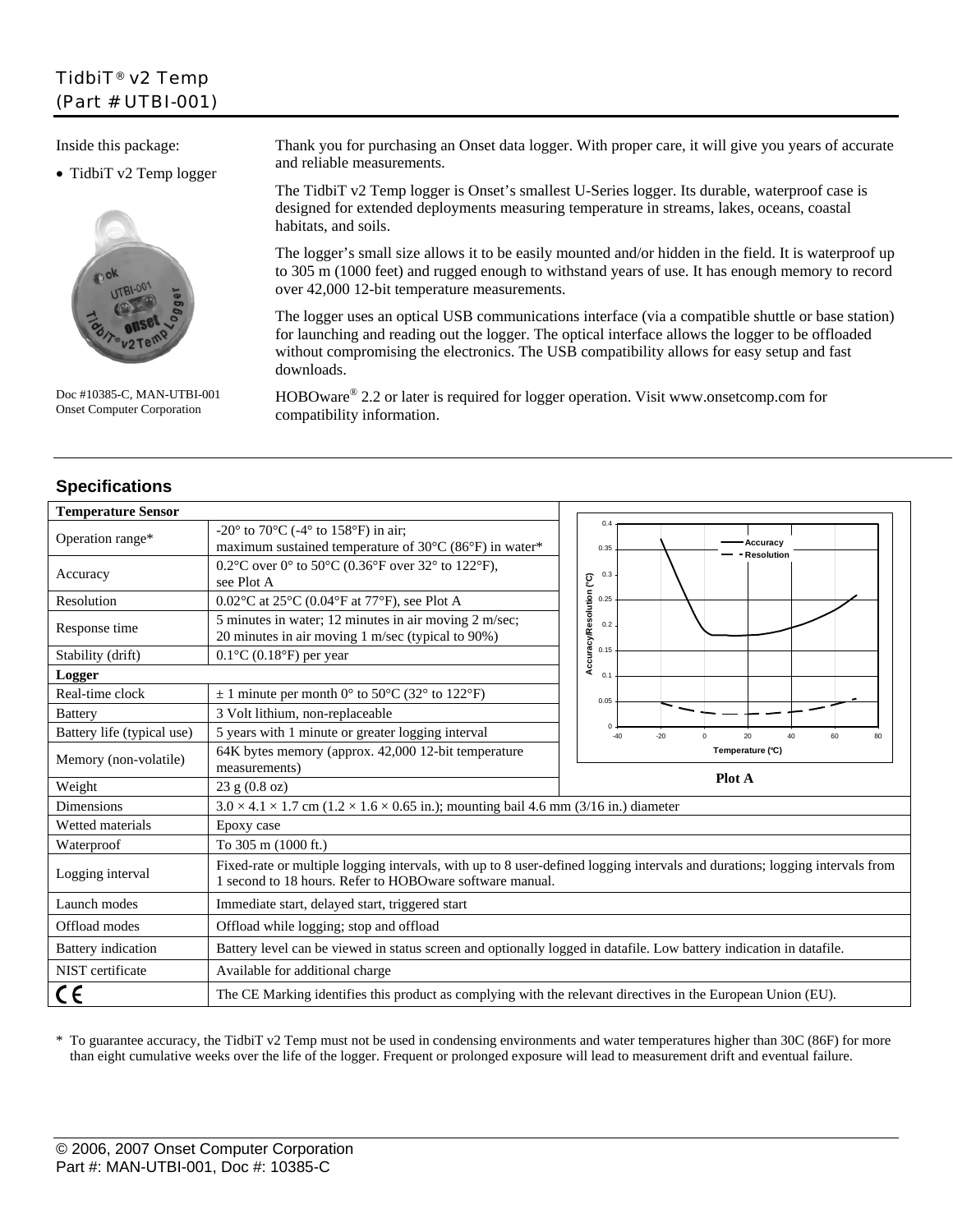### **Accessories available**

- Black protective boot, 5-pack (part # BOOT-TIDBIT-BK)
- White protective boot, 5-pack (part # BOOT-TIDBIT-WH)

## **Connecting the logger**

The TidbiT v2 Temp requires a coupler (Part # COUPLER2-D) and USB-Optic Base Station (Part # BASE-U-4) or HOBO Waterproof Shuttle (Part # U-DTW-1) to connect to the computer.

- 1. Install the logger software on your computer before proceeding.
- 2. Follow the instructions that came with your base station or shuttle to attach the base station or shuttle to a USB port on the computer.
- 3. Wipe the logger with a nonabrasive cloth, if necessary, to ensure that the logger's communication LEDs are clean and dry.
- 4. Attach the coupler to the base station, then insert the logger into the coupler with the communication LEDs facing into the coupler, as shown in the diagram. When properly seated, the logger should be nearly flush with the top of the coupler.



- 5. If you are using the HOBO Waterproof Shuttle, briefly press the coupler lever to put the shuttle into base station mode.
- 6. If the logger has never been connected to the computer before, it may take a few seconds for the new hardware to be detected by the computer.
- 7. Use the logger software to launch the logger, check the logger's status, read it out, stop it manually with the software, or let it record data until the memory is full. Or, use the HOBO Waterproof Shuttle to read out and relaunch the logger in the field.

Refer to the software user's guide for complete details on launching, reading out, and viewing data from the logger.

#### **Important: USB communications may not function properly at temperatures below**  $0^{\circ}$ **C (32°F)** or above 50°C (122°F).

**Note:** The logger consumes significantly more battery power when it is "awake" and connected to a base station or shuttle. To conserve power, the logger will go into a low-power (sleep) mode if there has been no communication with your computer for 30 minutes. To wake up the logger, remove the logger from the coupler, wait a moment, then re-insert the logger.

**Note:** The first time you launch the logger, the deployment number will be greater than zero. Onset launches the loggers to test them prior to shipping.

## **Operation**

An "OK" light (LED) on the front of the logger confirms logger operation. (In brightly lit areas, it may be necessary to shade the logger to see the "OK" light blink.) The following table explains when the "OK" light blinks during logger operation:

| When:                                                                                                                       | The "OK" light:                                                                                                                              |
|-----------------------------------------------------------------------------------------------------------------------------|----------------------------------------------------------------------------------------------------------------------------------------------|
| The logger is logging                                                                                                       | Blinks once every one to four seconds<br>(the shorter the logging interval, the<br>faster the light blinks); blinks when<br>logging a sample |
| The logger is awaiting a start<br>because it was launched in<br>Start At Interval, Delayed<br>Start or Triggered Start mode | Blinks once every eight seconds until<br>logging begins                                                                                      |

## **Triggered launch**

The TidbiT v2 Temp has an optional triggered launch. Launch your logger choosing the triggered launch option. The magnetically operated reed switch is activated when the Tidbit Coupler is reconnected to the logger for 2 seconds and then removed. The base station and coupler are not necessary to trigger the launch. Any strong magnet placed near the face of the logger will trigger the launch. The TidbiT v2 Temp's red LED light will rapidly flash four times to indicate successful triggered launch.

### **Sample and event logging**

The logger can record two types of data: samples and events. Samples are the sensor measurements recorded at each logging interval (for example, temperature every minute). Events are independent occurrences triggered by a logger activity, such as Bad Battery or Host Connected. Events help you determine what was happening while the logger was logging.

The logger stores 64K of data, and can record over 42,000 12-bit temperature measurements.

## **Deploying and protecting the logger**

- Depending on water conditions and desired measurement location, the logger should be appropriately weighted, secured, and protected.
- The mounting bail on the logger accepts  $1/8$  inch (4 mm) diameter nylon cord or other strong cable. If wire is used to secure the logger, make sure the wire loop is snug to the bail. Any slack in the loop may cause excessive wear.
- This logger should not be immersed in any liquid other than fresh or salt water. To do so may damage the epoxy case and void the warranty (refer to the Service and Support section). If you have any questions about chemical resistance, call Onset.
- To clean the logger, rinse it in warm water. Use a mild dishwashing detergent if necessary. Do not use harsh chemicals, solvents, or abrasives, especially on the communications LEDs.

## **Battery**

The battery in the TidbiT v2 Temp is a non-replaceable 3-Volt lithium battery. The battery life of the logger should be about five years. Actual battery life is a function of the number of deployments, logging interval, and operation/storage temperature of the logger. To obtain a five-year battery life, a logging interval of one minute or greater should be used and the logger should be operated and stored at temperatures between 0° and 25°C (32° and